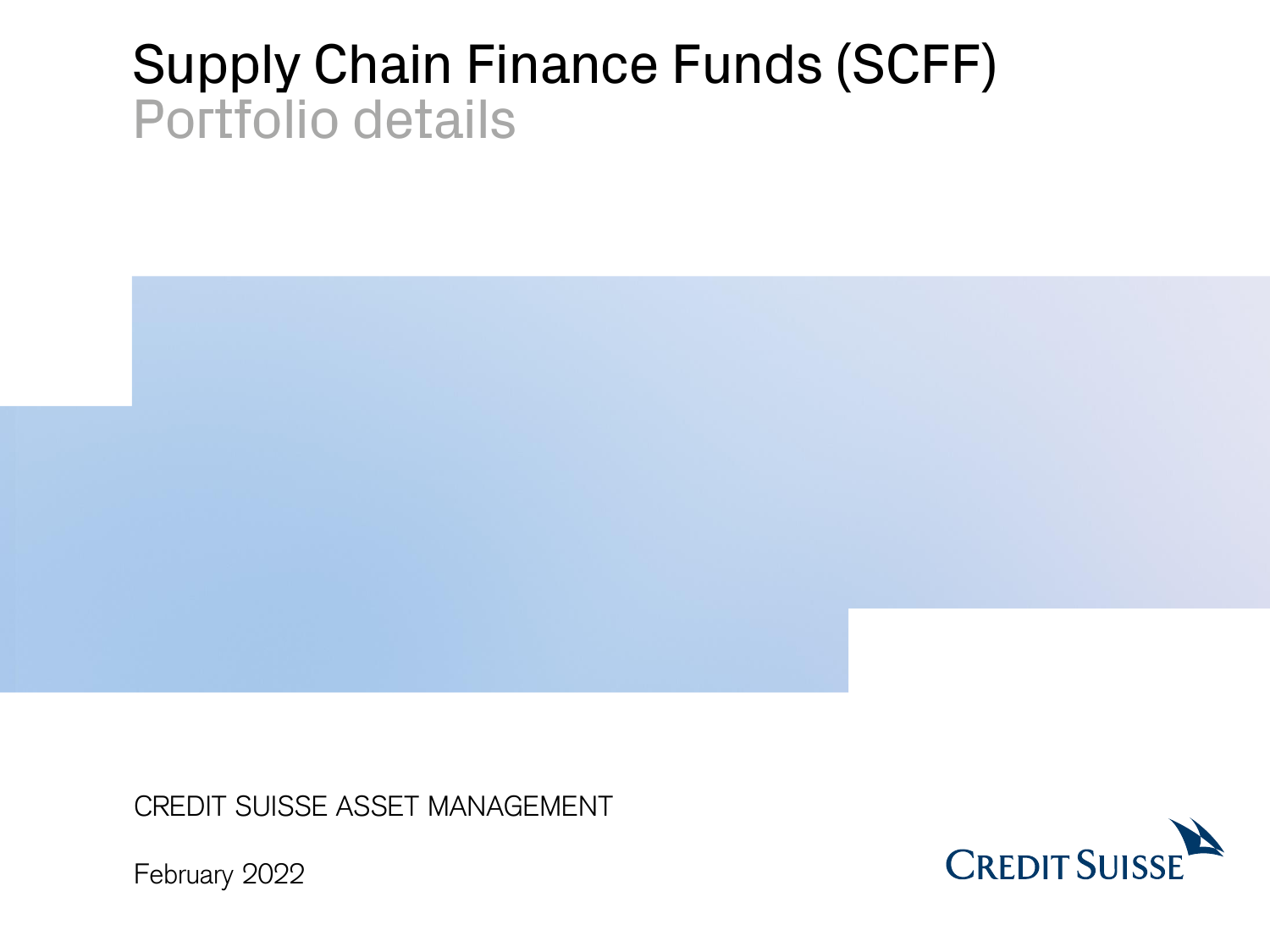# Supply chain finance notes Initial remarks on portfolio composition

|                           | <b>Description</b>                                                                                                                                                                                                                  |
|---------------------------|-------------------------------------------------------------------------------------------------------------------------------------------------------------------------------------------------------------------------------------|
| Single obligor<br>program | Relates to a program where issued notes are backed by obligations from a single paying party (single<br>obligor)                                                                                                                    |
| Multi-obligor<br>program  | Relates to a program where issued notes are backed by existing obligations and, in some programs are<br>п<br>subject to certain eligibility criteria, by future obligations, from a number of paying parties (multiple<br>obligors) |
| <b>Focus Areas</b>        | Three segments of exposure in the funds have been identified as driving the valuation uncertainty<br>٠<br>These include both single-obligor exposure and multi-obligor exposure<br>$\blacksquare$                                   |

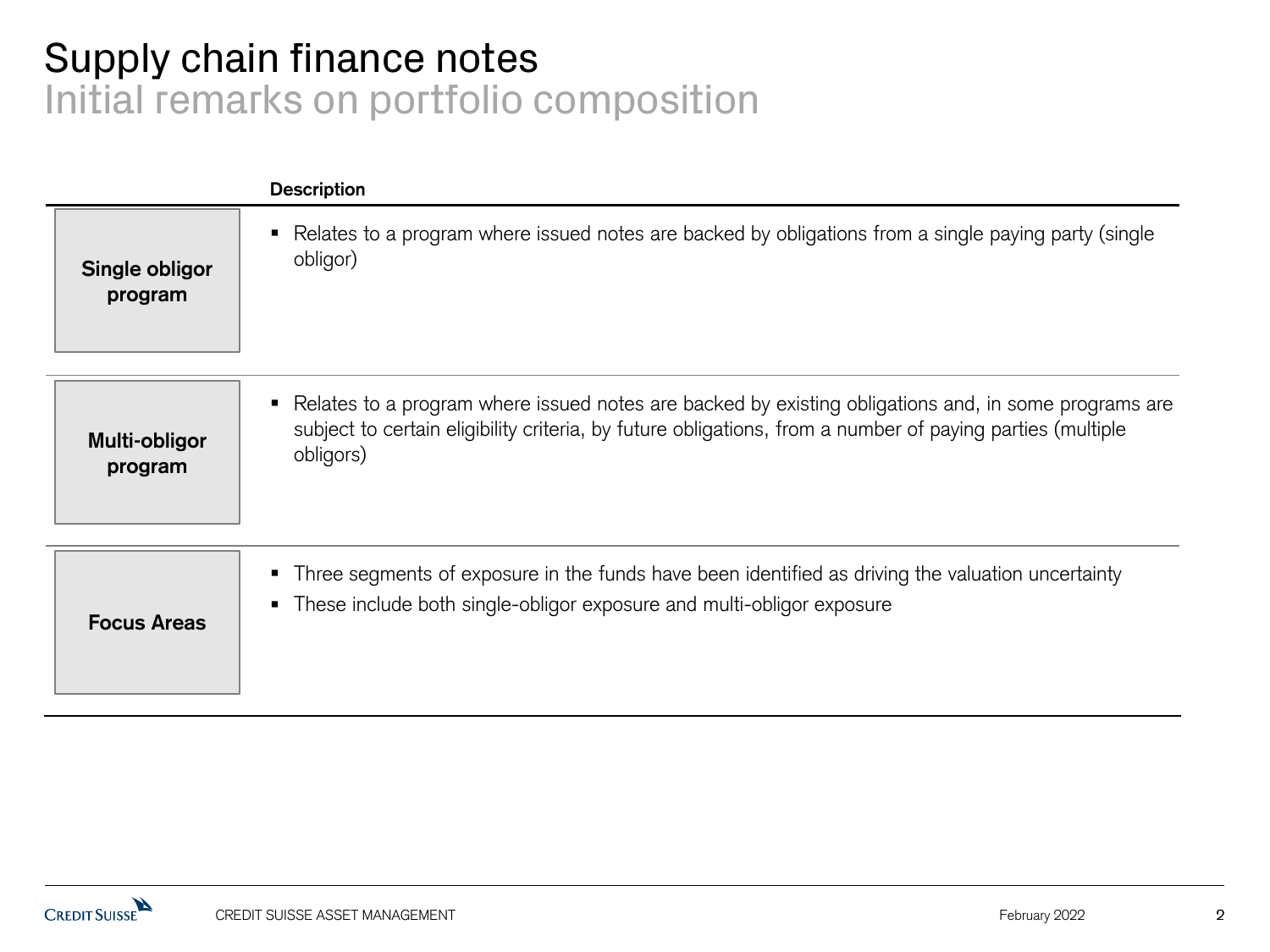## Credit Suisse (Lux) Supply Chain Finance Fund (a sub-fund of Credit Suisse Virtuoso SICAV-SIF) Fund portfolio details



2. Latest published NAV less cash payout *(see Note)*

3. Includes also notes due with outstanding payment of USD 2.0bn (rounded), of which about 90% correspond to Focus Areas

4. Includes investment in other Supply Chain Finance Funds of USD 0.007bn (rounded)

5. Includes single obligor notes and multi-obligor program notes

1. Latest published NAV as of February 25, 2021<br>
2. Latest published NAV less cash payout (*see Note)*<br>
3. Includes also notes due with outstanding payment of USD 2.0bn (rou<br>
4. Includes investment in other Supply Chain Fi Note: Values of notes based on nominal / face value adjusted for restructuring where relevant, portfolio breakdown excludes cost accruals. Analysis of portfolio under review and subject to change. Information as of January 31, 2022. Data source: CSAM Portfolio Management for all information pertaining to fund notional value after cash payout. The NAV is published through the Fund Administrator. Differences (e.g. different data sources, cut-off times, FX rates, etc.) may occur.

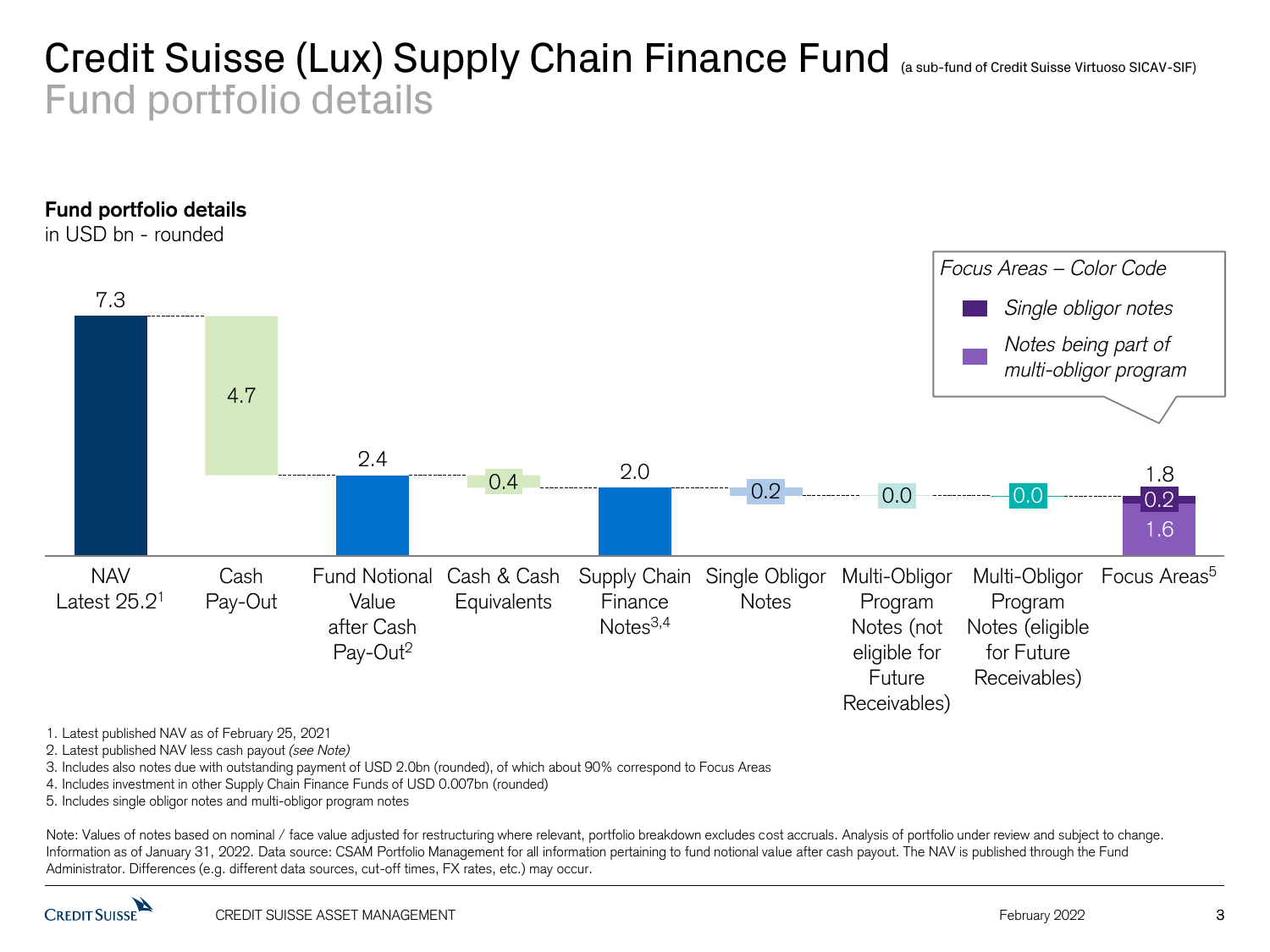## Credit Suisse (Lux) Supply Chain Finance Fund (a sub-fund of Credit Suisse Virtuoso SICAV-SIF) Single obligor notes (excluding Focus Areas)

| Obligor                                        | Top $101$                                        |                                 |                                                      |  |  |
|------------------------------------------------|--------------------------------------------------|---------------------------------|------------------------------------------------------|--|--|
|                                                | Total amount outstanding,<br>in USD bn - rounded | % of fund notional <sup>2</sup> | Notes due, payment<br>outstanding (%) <sup>3,4</sup> |  |  |
| TRADESHIFT HOLDINGS INC                        | 0.07                                             | 3%                              | 100%                                                 |  |  |
| <b>WESTFORD LIMITED</b>                        | 0.05                                             | 2%                              | 100%                                                 |  |  |
| CATFOSS RENEWABLES LTD                         | 0.03                                             | $1\%$                           | 100%                                                 |  |  |
| SPECIAL NEEDS GROUP LTD                        | 0.02                                             | 1%                              | 0%                                                   |  |  |
| CATFOSS DBT LTD                                | 0.02                                             | 1%                              | 0%                                                   |  |  |
| NOVINITI COLCHESTER LIMITED                    | 0.01                                             | $1\%$                           | 81%                                                  |  |  |
| BAUERS INTELLIGENT TRANSPORTATION INC          | 0.01                                             | 0%                              | 100%                                                 |  |  |
| NOVINITI POOLE LTD                             | 0.01                                             | 0%                              | 82%                                                  |  |  |
| NOVUS AG LLC                                   | 0.01                                             | 0%                              | 100%                                                 |  |  |
| <b>VODAFONE PTY LTD</b>                        | 0.01                                             | 0%                              | 50%                                                  |  |  |
| <b>Total Top 10</b>                            | 0.23                                             | 10%                             | 79%                                                  |  |  |
| Remaining single obligor notes                 | 0.00 <sup>5</sup>                                | 0%                              | 100%                                                 |  |  |
| Total single obligor notes (excl. Focus Areas) | 0.24                                             | 10%                             | 80%                                                  |  |  |

2. In % of fund notional value after cash payouts, as of January 31, 2022; results in higher relative weightings versus previous disclosures due to lower base

3. Defined as notes due, payment outstanding in % of total amount outstanding

4. In some instances new repayment schedules have been agreed with obligors. For such cases, the exposure is still classified as "Notes due" or "Late Payment" if the original note was not repaid on time 5. Effective figure is not zero, displayed figure due to rounding

1. Top 10 single obligor notes. Includes notes due, payment outstanding, when applicable. Cross-fund investments not considered<br>
2. In % of fund notional value after cash payouts, as of January 31, 2022; results in higher Note: Values of notes based on nominal / face value adjusted for restructuring where relevant, portfolio breakdown excludes cost accruals. Analysis of portfolio under review and subject to change. Information as of January 31, 2022, Data source: CSAM Portfolio Management

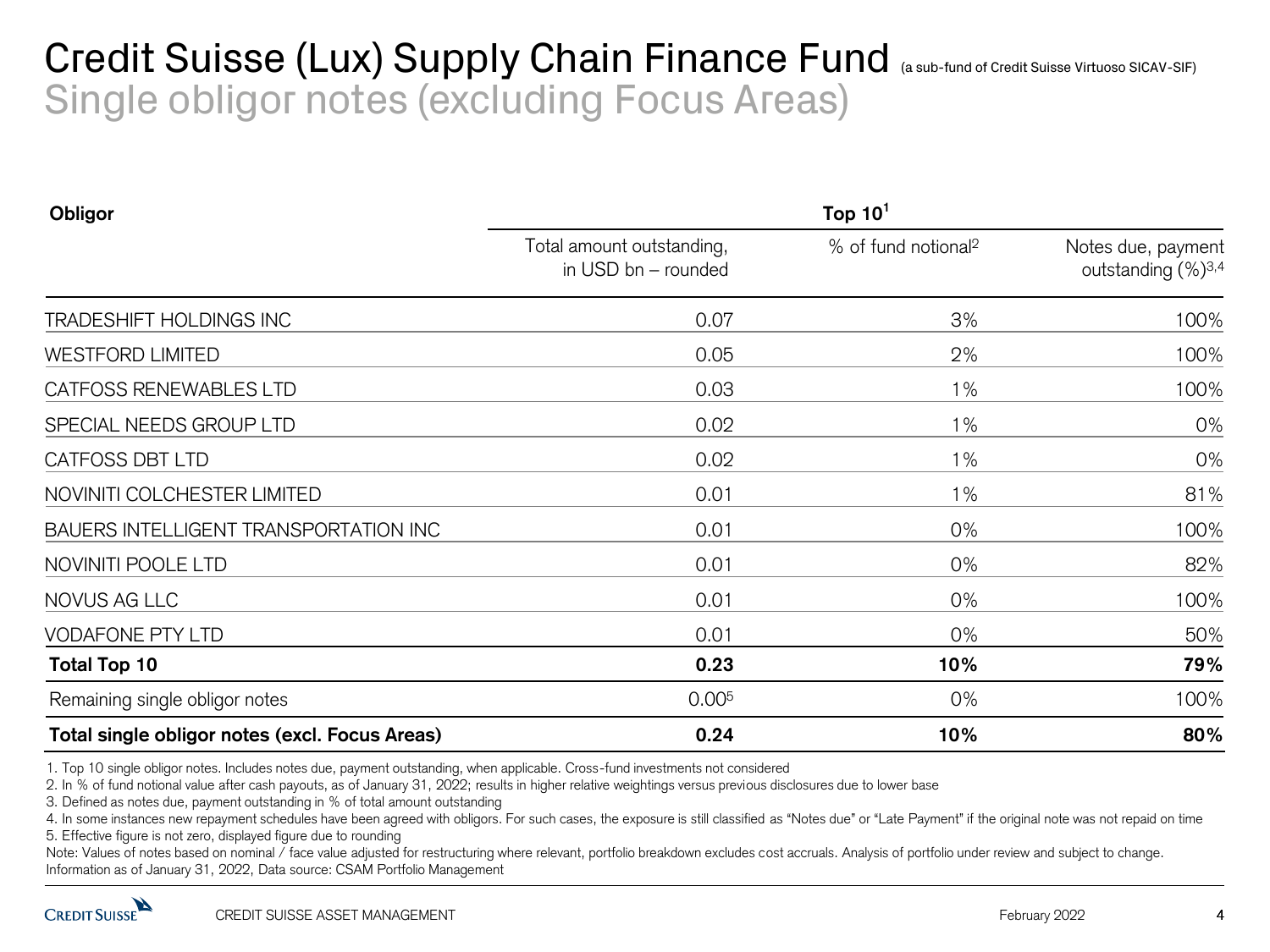# Credit Suisse (Lux) Supply Chain Finance Fund (a sub-fund of Credit Suisse Virtuoso SICAV-SIF) Multi-obligor program overview

| Multi-obligor program (MOP)                                                                                                      | Program<br>documentation<br>provides for future<br>receivables | <b>Underlying</b> |                                                       | <b>Supply Chain Finance notes</b>     |  |
|----------------------------------------------------------------------------------------------------------------------------------|----------------------------------------------------------------|-------------------|-------------------------------------------------------|---------------------------------------|--|
|                                                                                                                                  |                                                                | obligors (#)      | Total amount<br>outstanding, in USD<br>$bn$ – rounded | Notes due, payment<br>outstanding (%) |  |
| Fairymead MOP                                                                                                                    | Yes                                                            | 33                | 0.44                                                  | 100%                                  |  |
| Rasmussen MOP                                                                                                                    | Yes                                                            | 15                | 0.29                                                  | 100%                                  |  |
| Liberty Commodities MOP 2018                                                                                                     | No                                                             | 31                | 0.27                                                  | 100%                                  |  |
| Currajong MOP                                                                                                                    | Yes                                                            | 17                | 0.27                                                  | 100%                                  |  |
| Onesteel TCUK MOP 2018                                                                                                           | Yes                                                            | 53                | 0.17                                                  | 100%                                  |  |
| Seaview MOP                                                                                                                      | Yes                                                            | 11                | 0.07                                                  | 100%                                  |  |
| Rehbein MOP                                                                                                                      | Yes                                                            | 19                | 0.05                                                  | 100%                                  |  |
| Total multi-obligor programs <sup>1</sup>                                                                                        |                                                                |                   | 1.56                                                  | 100%                                  |  |
| Total multi-obligor programs where documentation<br>provides for future receivables <sup>1</sup> (excluding Focus Areas)         |                                                                |                   | 1.29 $(-)$                                            | 100% $(0%)$                           |  |
| Total multi-obligor programs where documentation<br>does not provide for future receivables <sup>1</sup> (excluding Focus Areas) |                                                                |                   | $0.27(-)$                                             | 100% $(0%)$                           |  |
| Total multi-obligor programs of Focus Areas (in grey above) <sup>1</sup>                                                         |                                                                |                   | 1.56                                                  | 100%                                  |  |

1. Investment into other Supply Chain Finance Fund of USD 0.007bn not included; 2. Defined as notes due, payment outstanding in % of total amount outstanding

3. In some instances new repayment schedules have been agreed with obligors. For such cases, the exposure is still classified as "Notes due" or "Late Payment" if the original note was not repaid on time

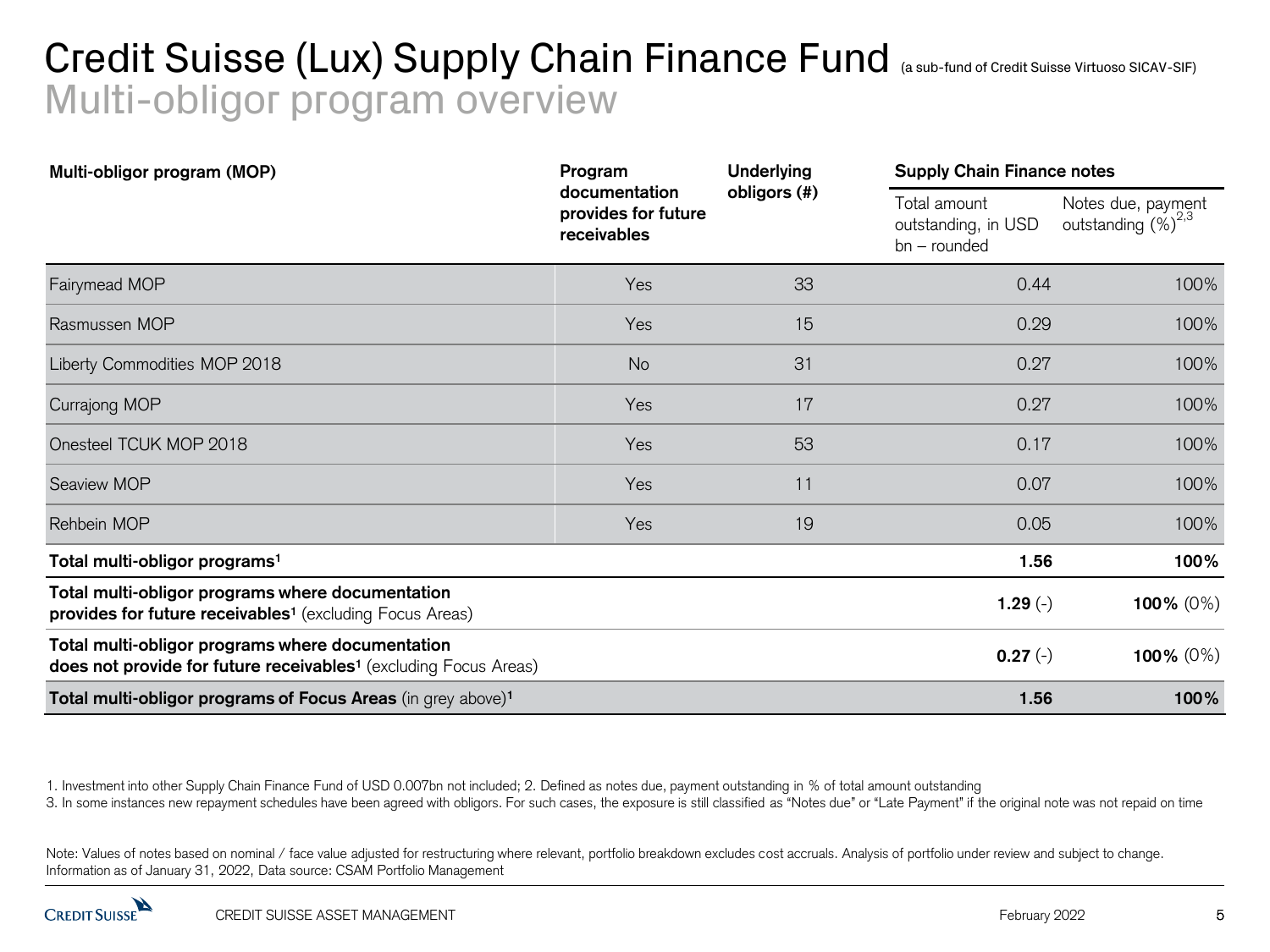#### Credit Suisse Nova (Lux) Supply Chain Finance High Income Fund Fund portfolio details (a sub-fund of Credit Suisse Nova (Lux))



1. Latest published NAV as of February 25, 2021

2. Latest published NAV less cash payout *(see Note)*

3. Includes also notes due with outstanding payment of USD 0.55bn (rounded), of which about 79% correspond to Focus Areas

4. Includes single obligor notes and multi-obligor program notes

Note: Values of notes based on nominal / face value adjusted for restructuring where relevant, portfolio breakdown excludes cost accruals. Analysis of portfolio under review and subject to change. Information as of January 31, 2022, Data source: CSAM Portfolio Management for all information pertaining to fund notional value after cash payout. The NAV is published through the Fund Administrator. Differences (e.g. different data sources, cut-off times, FX rates, etc.) may occur.

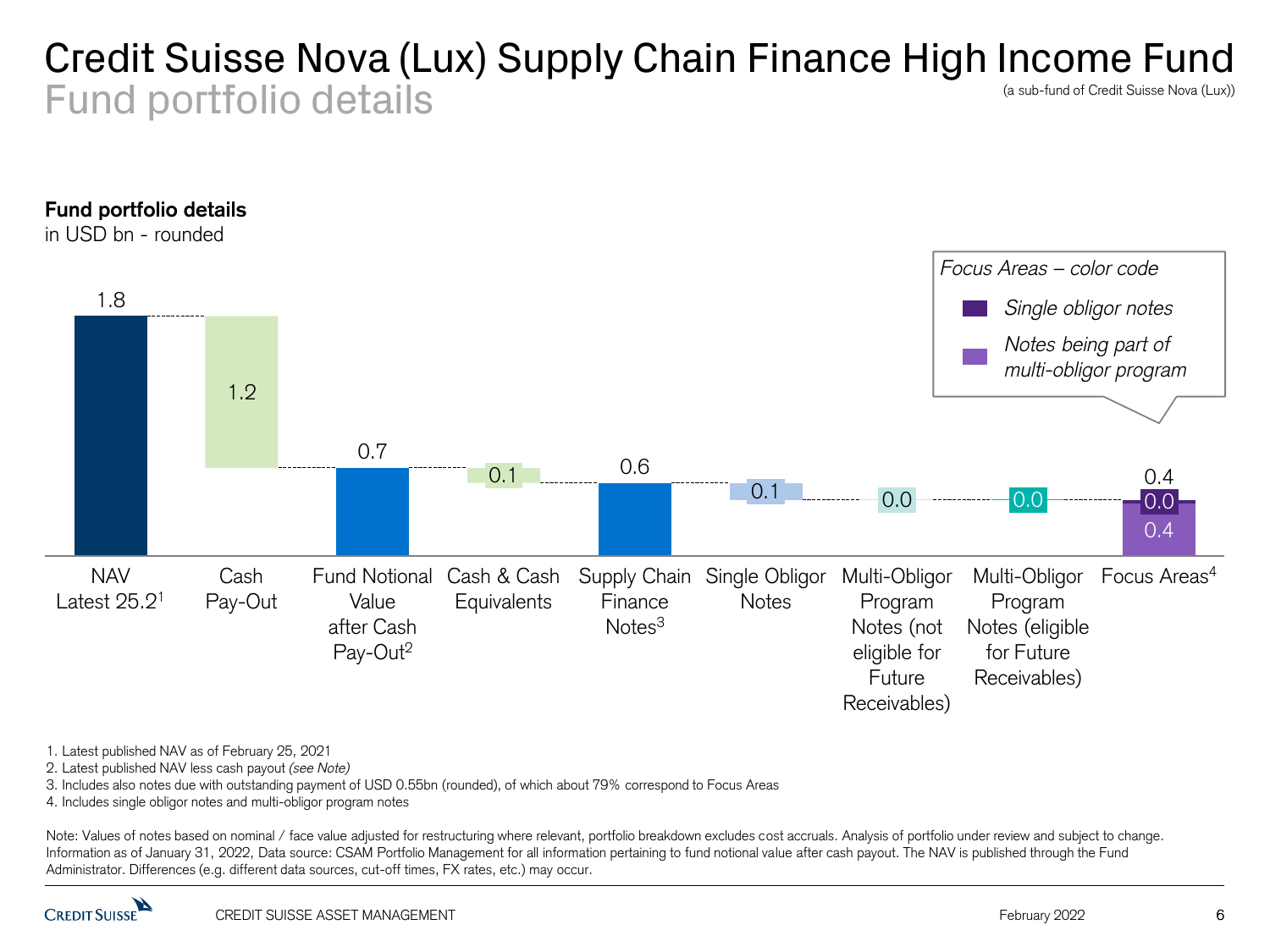#### Credit Suisse Nova (Lux) Supply Chain Finance High Income Fund Single obligor notes (excluding Focus Areas) (a sub-fund of Credit Suisse Nova (Lux))

| <b>Obligor</b>                                 | Top $101$                                        |                                 |                                                      |  |  |
|------------------------------------------------|--------------------------------------------------|---------------------------------|------------------------------------------------------|--|--|
|                                                | Total amount outstanding,<br>in USD bn - rounded | % of fund notional <sup>2</sup> | Notes due, payment<br>outstanding (%) <sup>3,4</sup> |  |  |
| <b>CHBG LIMITED</b>                            | 0.02                                             | 3%                              | 94%                                                  |  |  |
| <b>TOWER TRADE GROUP LTD</b>                   | 0.02                                             | 2%                              | 100%                                                 |  |  |
| <b>LAIDIR INVESTMENTS LTD</b>                  | 0.02                                             | 2%                              | 100%                                                 |  |  |
| <b>WESTFORD LIMITED</b>                        | 0.01                                             | 2%                              | 100%                                                 |  |  |
| KERRY LEEDS INVESTMENTS LIMITED                | 0.01                                             | 2%                              | 36%                                                  |  |  |
| BAUERS INTELLIGENT TRANSPORTATION INC          | 0.01                                             | 2%                              | 100%                                                 |  |  |
| R.W. CHELSEA HOLDINGS LTD                      | 0.01                                             | 2%                              | 100%                                                 |  |  |
| CALIBRE GROUP PTY LTD                          | 0.01                                             | $1\%$                           | 100%                                                 |  |  |
| <b>DEAL PARTNERS LIMITED</b>                   | 0.01                                             | $1\%$                           | 100%                                                 |  |  |
| FRESH RESULTS LLC                              | 0.01                                             | $1\%$                           | 100%                                                 |  |  |
| Total top 10                                   | 0.12                                             | 18%                             | 93%                                                  |  |  |
| Remaining single obligor notes                 | 0.01                                             | $1\%$                           | 21%                                                  |  |  |
| Total single obligor notes (excl. Focus Areas) | 0.13                                             | 19%                             | 90%                                                  |  |  |

1. Top 10 single obligor notes. Includes notes due, payment outstanding, when applicable.

2. In % of fund notional value after cash payouts, as of January 31, 2022; results in higher relative weightings versus previous disclosures due to lower base

3. Defined as notes due, payment outstanding in % of total amount outstanding

4. In some instances new repayment schedules have been agreed with obligors. For such cases, the exposure is still classified as "Notes due" or "Late Payment" if the original note was not repaid on time

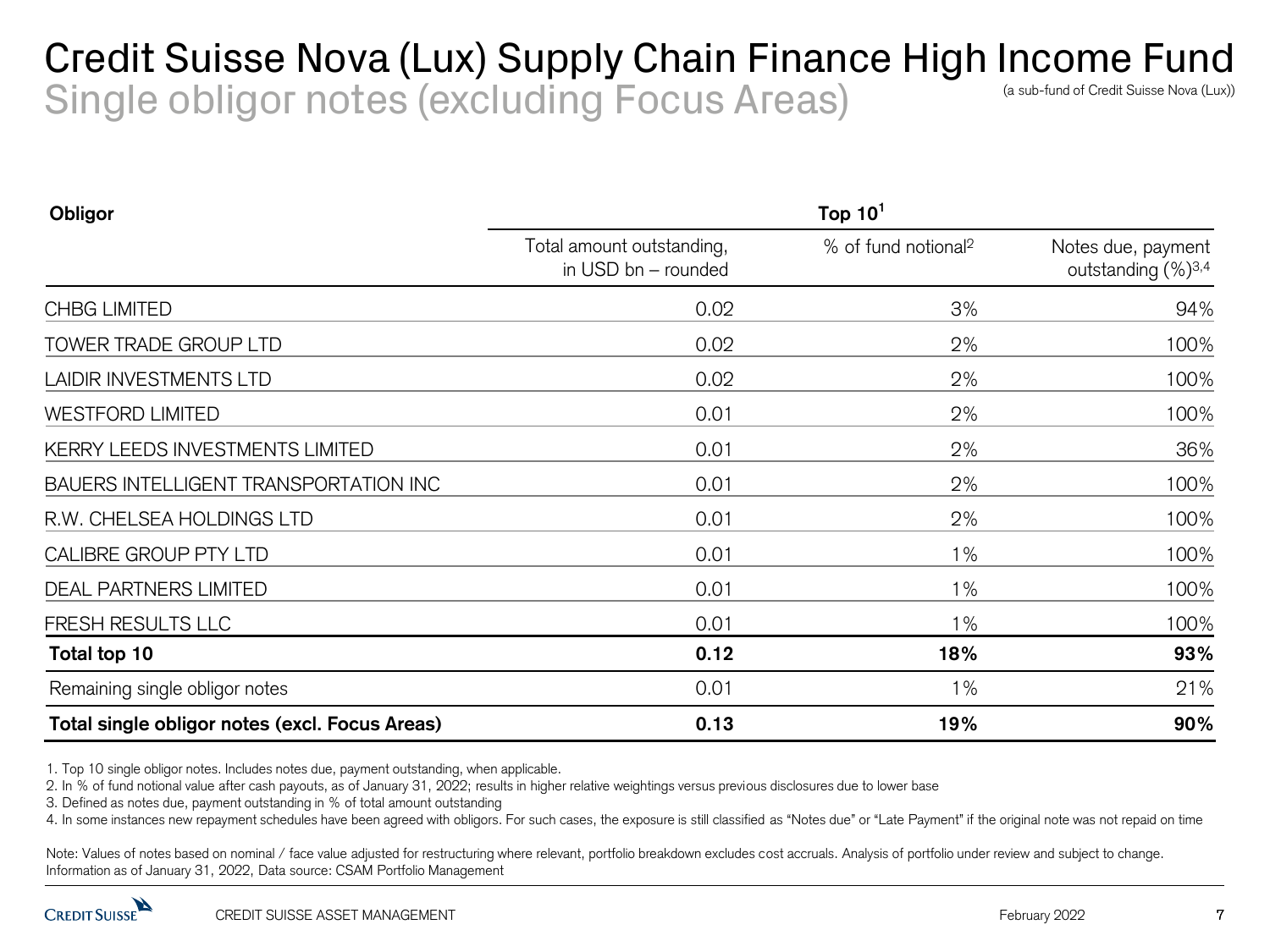#### Credit Suisse Nova (Lux) Supply Chain Finance High Income Fund Multi-obligor program overview (a sub-fund of Credit Suisse Nova (Lux))

| Multi-obligor program (MOP)                                                                                                | Program<br>documentation<br>provides for future<br>receivables | Underlying<br>Obligors (#) | <b>Supply Chain Finance notes</b>                     |                                       |
|----------------------------------------------------------------------------------------------------------------------------|----------------------------------------------------------------|----------------------------|-------------------------------------------------------|---------------------------------------|
|                                                                                                                            |                                                                |                            | Total amount<br>outstanding, in USD<br>$bn$ – rounded | Notes due, payment<br>outstanding (%) |
| Rehbein MOP                                                                                                                | Yes                                                            | 33                         | 0.26                                                  | 100%                                  |
| Seaview MOP                                                                                                                | Yes                                                            | 11                         | 0.07                                                  | 100%                                  |
| Currajong MOP                                                                                                              | Yes                                                            | 8                          | 0.06                                                  | 100%                                  |
| Rasmussen MOP                                                                                                              | Yes                                                            |                            | 0.01                                                  | 100%                                  |
| Total multi-obligor programs                                                                                               |                                                                |                            | 0.40                                                  | 100%                                  |
| Total multi-obligor programs where documentation<br>provides for future receivables (excluding Focus Areas)                |                                                                |                            | $0.40(-)$                                             | 100% $(0%)$                           |
| Total multi-obligor programs where documentation<br><b>does not provide for future receivables</b> (excluding Focus Areas) |                                                                |                            | 0.00(0.00)                                            | 100% $(0%)$                           |
| Total multi-obligor programs of Focus Areas (in grey above)                                                                |                                                                |                            | 0.40                                                  | 100%                                  |

1. Defined as notes due, payment outstanding in % of total amount outstanding

2. In some instances new repayment schedules have been agreed with obligors. For such cases, the exposure is still classified as "Notes due" or "Late Payment" if the original note was not repaid on time

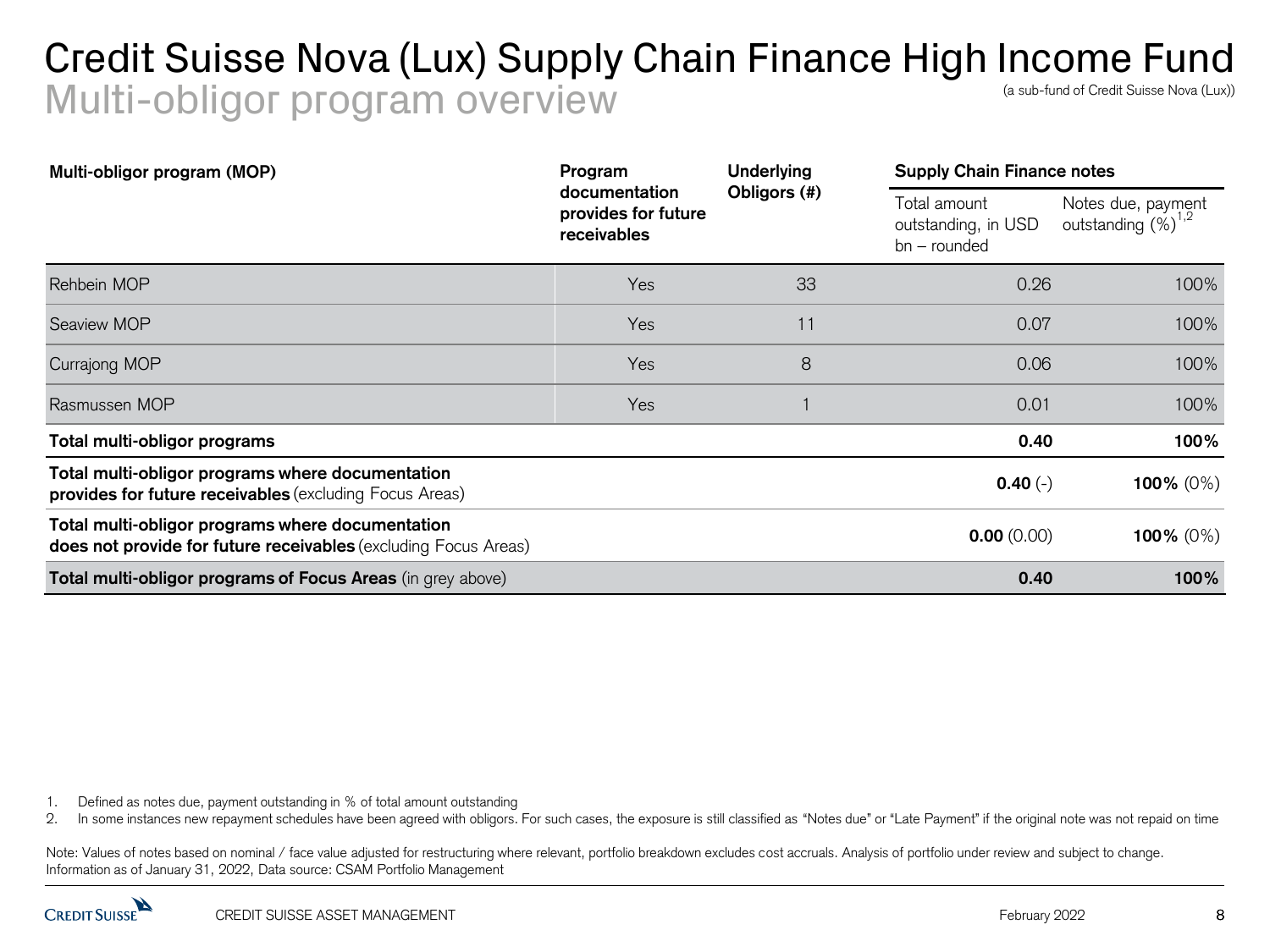### Credit Suisse Supply Chain Finance Investment Grade Fund portfolio details

(a sub-fund of Credit Suisse Fund 2 SICAV domiciled in Liechtenstein)

#### **Fund portfolio details**

in USD bn - rounded



1. Latest published NAV as of February 25, 2021

2. Latest published NAV less cash payout *(see Note)*

3. Effective figure is not zero, displayed figure due to rounding

Note: Values of notes based on nominal / face value adjusted for restructuring where relevant, portfolio breakdown excludes cost accruals. Analysis of portfolio under review and subject to change. Information as of January 31, 2022, Data source: CSAM Portfolio Management for all information pertaining to fund notional value after cash payout. The NAV is published through the Fund Administrator. Differences (e.g. different data sources, cut-off times, FX rates, etc.) may occur.

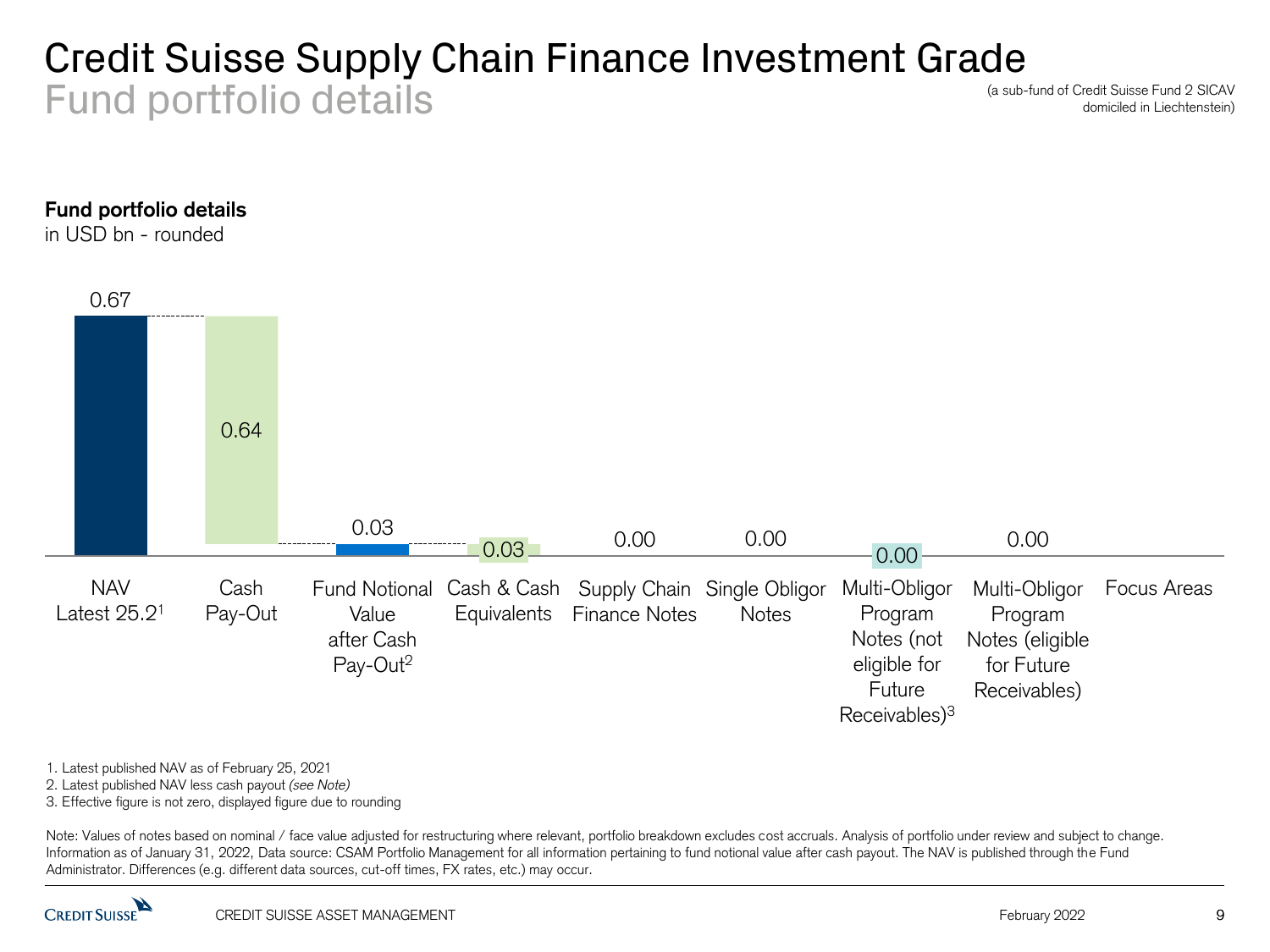## Credit Suisse Supply Chain Finance Investment Grade Multi-obligor program overview

(a sub-fund of Credit Suisse Fund 2 SICAV domiciled in Liechtenstein)

| Multi-obligor program (MOP)                                                                                         | Program<br>documentation<br>provides for future<br>receivables | <b>Underlying</b> | <b>Supply Chain Finance notes</b>                     |                                       |
|---------------------------------------------------------------------------------------------------------------------|----------------------------------------------------------------|-------------------|-------------------------------------------------------|---------------------------------------|
|                                                                                                                     |                                                                | obligors (#)      | Total amount<br>outstanding, in USD<br>$bn$ – rounded | Notes due, payment<br>outstanding (%) |
| Entertainment One MOP                                                                                               | No                                                             |                   | 0.002                                                 | 0%                                    |
| Total multi-obligor programs                                                                                        |                                                                |                   | 0.002                                                 | 0%                                    |
| Total multi-obligor programs where documentation<br>provides for future receivables (excluding Focus Areas)         |                                                                |                   | $-(-)$                                                |                                       |
| Total multi-obligor programs where documentation<br>does not provide for future receivables (excluding Focus Areas) |                                                                |                   | 0.002(0.002)                                          | $0\%$ (0%)                            |
| Total multi-obligor programs of Focus Areas (in grey above)                                                         |                                                                |                   | $\blacksquare$                                        |                                       |

1. Defined as notes due, payment outstanding in % of total amount outstanding

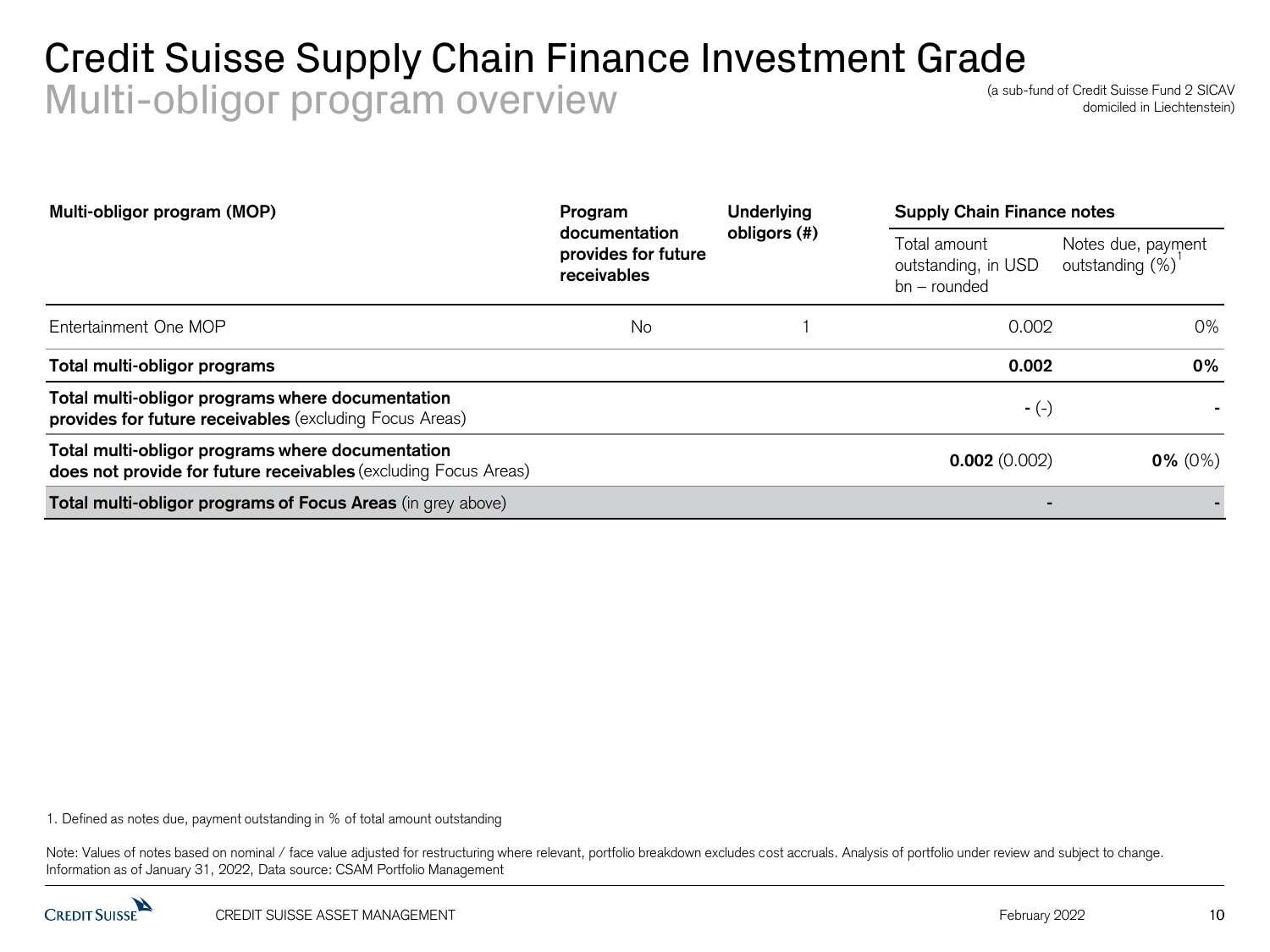## Credit Suisse Nova (Lux) Supply Chain Finance Investment Grade Fund (a sub-fund of Credit Suisse Nova (Lux)) Fund portfolio details

#### **Fund portfolio details**

in USD bn - rounded



1. Latest published NAV as of February 25, 2021

2. Latest published NAV less cash payout *(see Note)*

Note: Values of notes based on nominal / face value adjusted for restructuring where relevant, portfolio breakdown excludes cost accruals. Analysis of portfolio under review and subject to change. Information as of January 31, 2022, Data source: CSAM Portfolio Management for all information pertaining to fund notional value after cash payout. The NAV is published through the Fund Administrator. Differences (e.g. different data sources, cut-off times, FX rates, etc.) may occur.